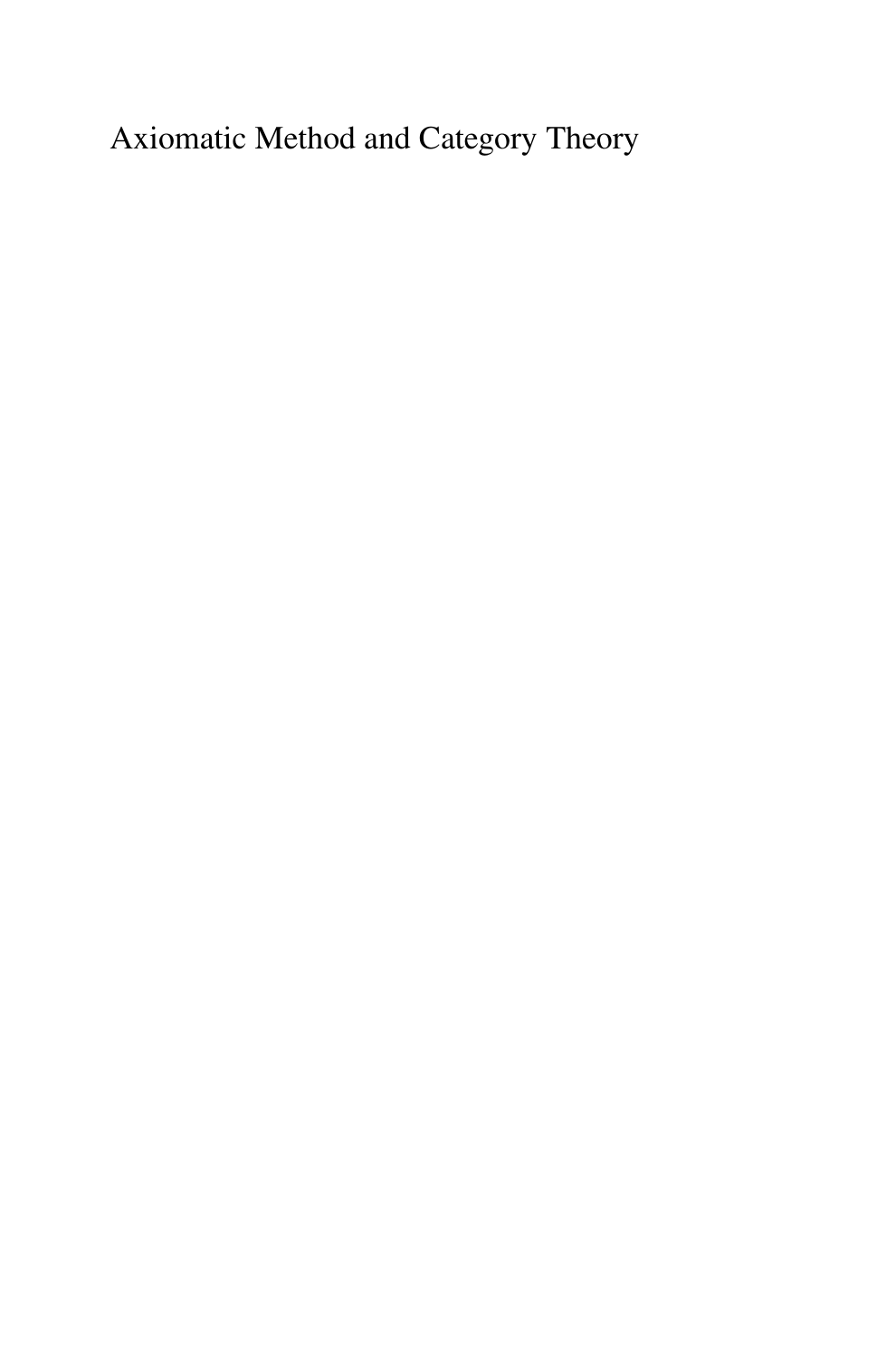### SYNTHESE LIBRARY

### STUDIES IN EPISTEMOLOGY, LOGIC, METHODOLOGY, AND PHILOSOPHY OF SCIENCE

*Editors-in-Chief:*

VINCENT F. HENDRICKS, *University of Copenhagen, Denmark* JOHN SYMONS, *University of Texas at El Paso, U.S.A.*

*Honorary Editor:*

JAAKKO HINTIKKA, *Boston University, U.S.A.*

*Editors:*

DIRK VAN DALEN, *University of Utrecht, The Netherlands* THEO A.F. KUIPERS, *University of Groningen, The Netherlands* TEDDY SEIDENFELD, *Carnegie Mellon University, U.S.A.* PATRICK SUPPES, *Stanford University, California, U.S.A.* JAN WOLEŃSKI, Jagiellonian University, Kraków, Poland

#### VOLUME 364

For further volumes: <http://www.springer.com/series/6607>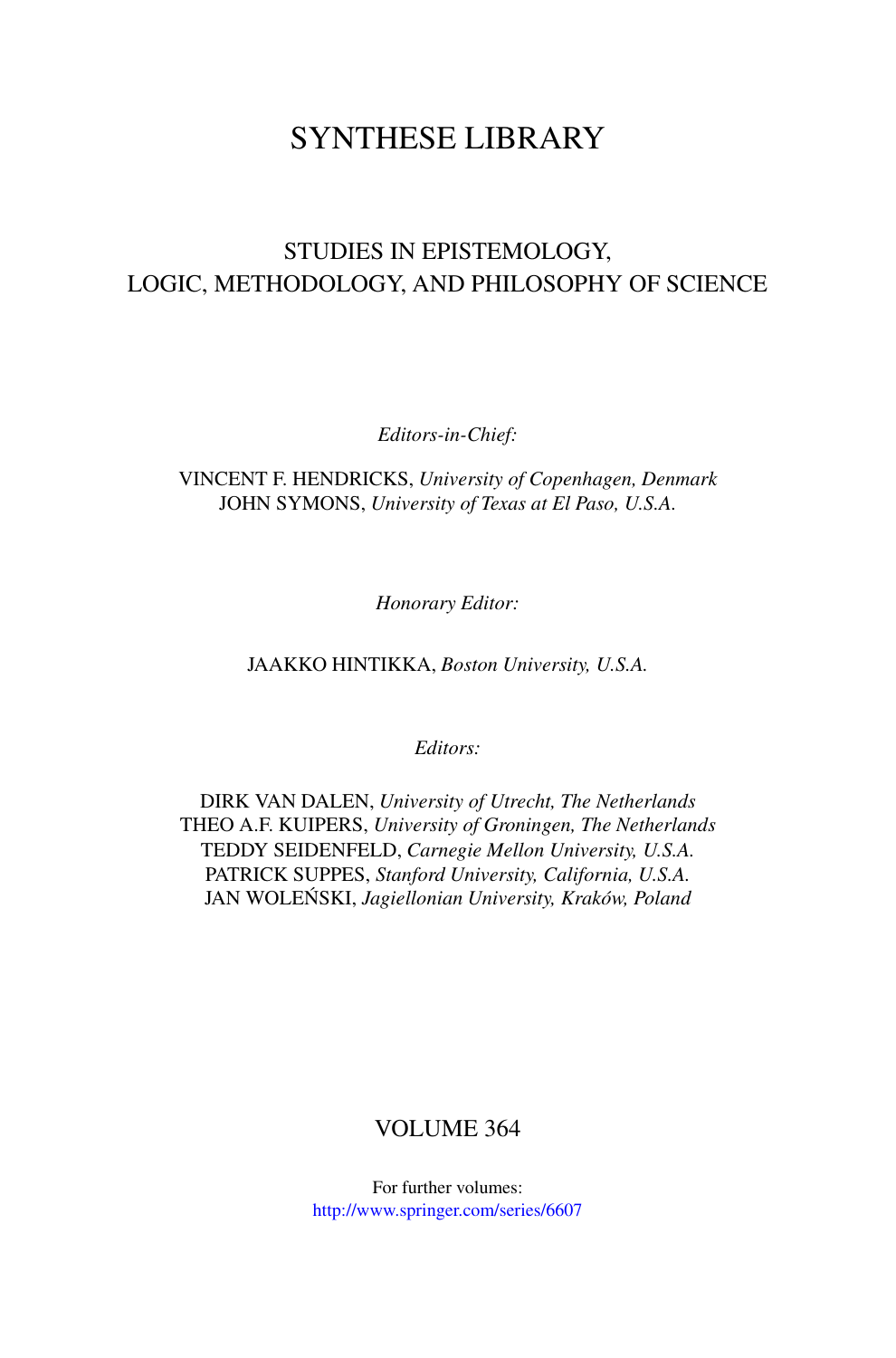Andrei Rodin

# Axiomatic Method and Category Theory

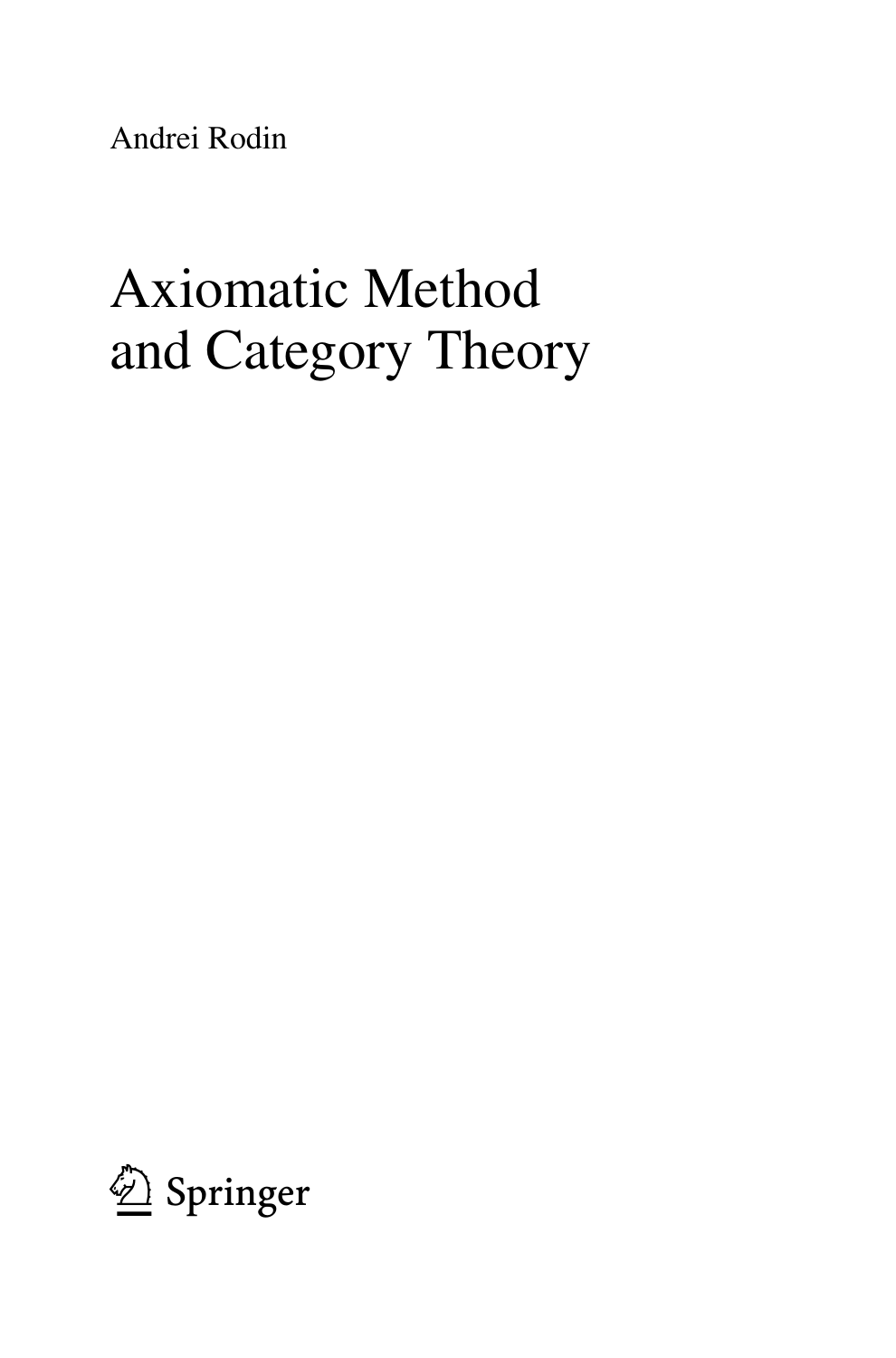Andrei Rodin Institute of Philosophy Russian Academy of Sciences

Department of Liberal Arts State University of Saint-Petersburg Saint-Petersburg Russia

ISBN 978-3-319-00403-7 ISBN 978-3-319-00404-4 (eBook) DOI 10.1007/978-3-319-00404-4 Springer Cham Heidelberg New York Dordrecht London

Library of Congress Control Number: 2013950616

#### © Springer International Publishing Switzerland 2014

This work is subject to copyright. All rights are reserved by the Publisher, whether the whole or part of the material is concerned, specifically the rights of translation, reprinting, reuse of illustrations, recitation, broadcasting, reproduction on microfilms or in any other physical way, and transmission or information storage and retrieval, electronic adaptation, computer software, or by similar or dissimilar methodology now known or hereafter developed. Exempted from this legal reservation are brief excerpts in connection with reviews or scholarly analysis or material supplied specifically for the purpose of being entered and executed on a computer system, for exclusive use by the purchaser of the work. Duplication of this publication or parts thereof is permitted only under the provisions of the Copyright Law of the Publisher's location, in its current version, and permission for use must always be obtained from Springer. Permissions for use may be obtained through RightsLink at the Copyright Clearance Center. Violations are liable to prosecution under the respective Copyright Law.

The use of general descriptive names, registered names, trademarks, service marks, etc. in this publication does not imply, even in the absence of a specific statement, that such names are exempt from the relevant protective laws and regulations and therefore free for general use.

While the advice and information in this book are believed to be true and accurate at the date of publication, neither the authors nor the editors nor the publisher can accept any legal responsibility for any errors or omissions that may be made. The publisher makes no warranty, express or implied, with respect to the material contained herein.

Printed on acid-free paper

Springer is part of Springer Science+Business Media [\(www.springer.com\)](www.springer.com)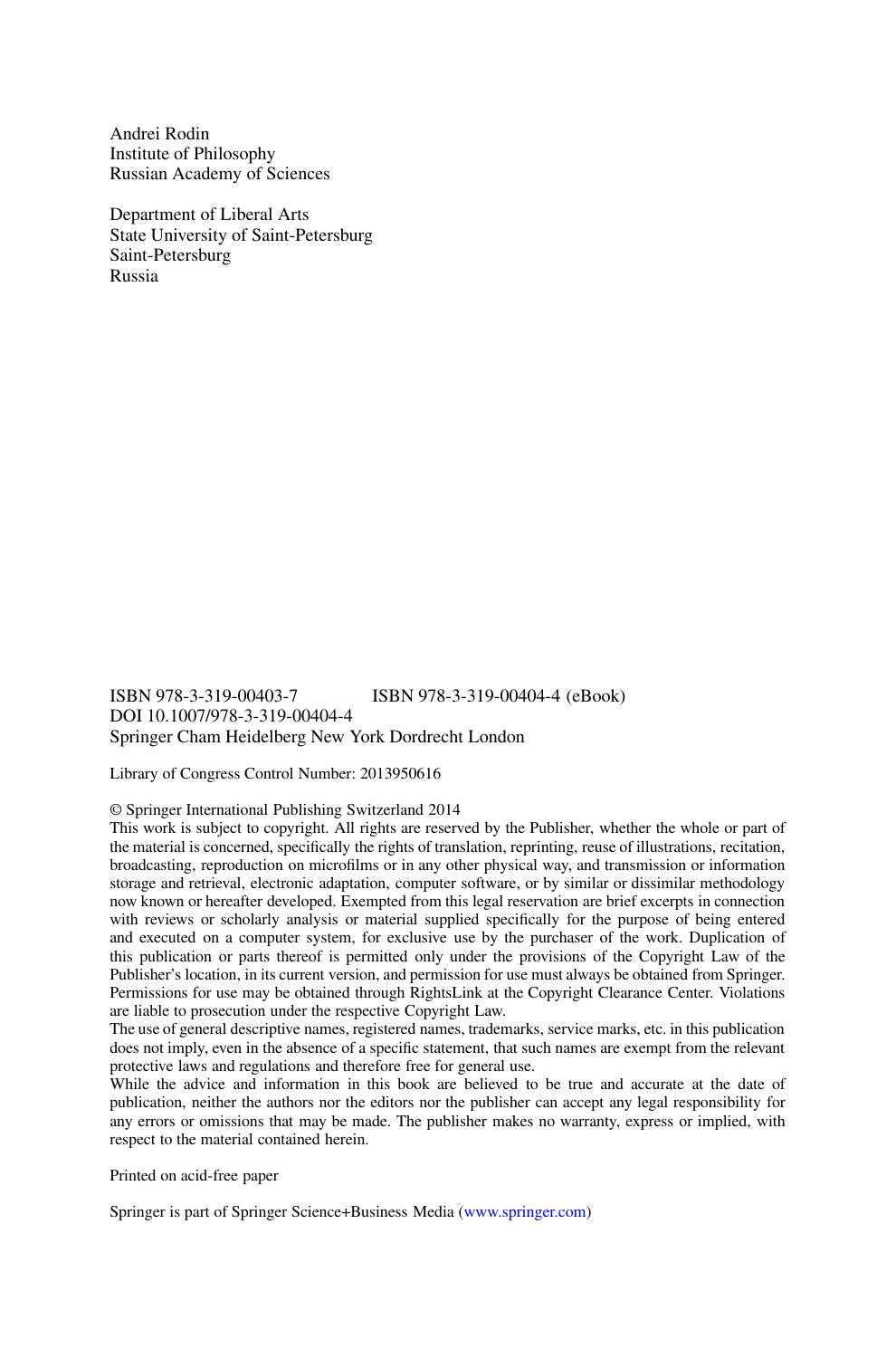### **Preface**

I first learned about category theory about 20 years ago from Yuri I. Manin's course on algebraic geometry (Manin 1970) when I was preparing my dissertation on Euclid's *Elements* and was focused on studying Greek mathematics and classical Greek philosophy. Then I convinced myself that the mathematical category theory is philosophically relevant not only because of its name but also because of its content and because of its special role in the contemporary mathematics, which I privately compared to the role of the notion of *figure* in Euclid's geometry. Today I have more to say about these matters. The broad historical and philosophical context, in which I studied category theory, is made explicit throughout the present book. My interest to the Axiomatic Method stems from my work on Euclid and extends through Hilbert and axiomatic set theories to Lawvere's axiomatic topos theory to the Univalent Foundations of mathematics recently proposed by Vladimir Voevodsky. This explains what the two subjects appearing in the title of this book share in common.

The next crucial biographical episode took place in 1999 when I was a young scholar visiting Columbia University on the Fulbright grant working on ontology of events under the supervision of Achille Varzi. As a part of my Fulbright program I had to make a presentation in a different American university, and I decided to use this opportunity for talking about the philosophical significance of category theory (I cannot now remember how exactly I married then this subject with the event ontology). Achille Varzi kindly arranged for me the invitation from Barry Smith to give a talk at his seminar on formal ontology in the SUNY in Buffalo. When I sent to Barry Smith my abstract he replied that nobody except probably Bill Lawvere will be able to understand my paper, and suggested to make the paper more accessible to the general audience. By that time I had already read some of Lawvere's papers but was wholly unaware about the fact that Lawvere worked in the same university and could attend my planned talk. So I took Smith's words for a joke. When I realized that this was not a joke I was very excited and, as it turned out, not without a reason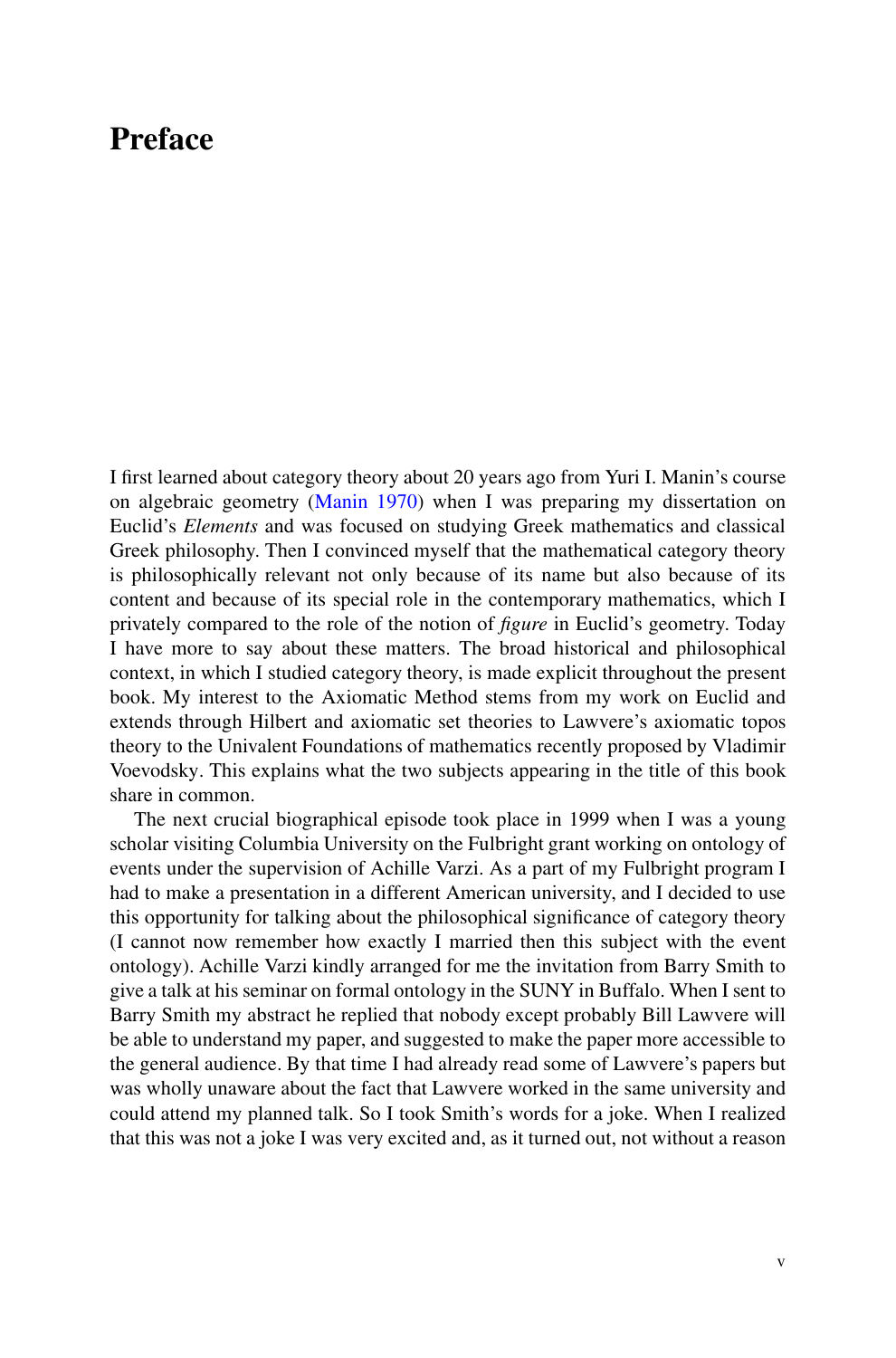because my meeting with Lawvere during this visit indeed determined the direction of my research for many years to come. This book is a summary of what I have achieved so far working in this direction.

Saint-Petersburg, Russia Andrei Rodin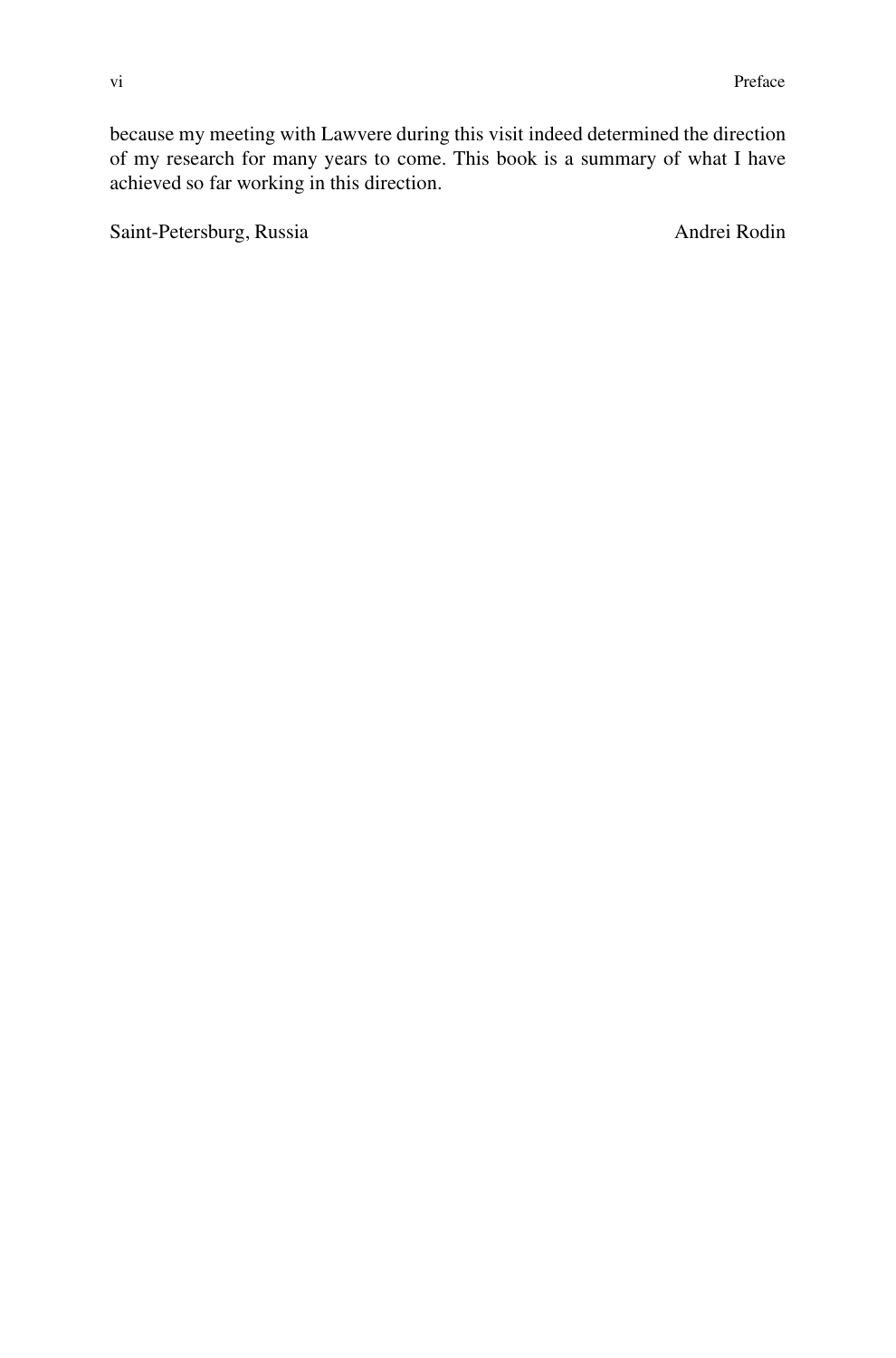### **Acknowledgement**

My main intellectual debt is to Bill Lawvere. I am also very grateful to all those friends and colleagues with whom I discussed the content of this book at various occasions and who gave me valuable advices and opportunities for its presentation. Leaving too many people out I mention Samson Abramsky, Vladimir Arshinov, Sergei Artemov, Mark van Atten, Steven Awodey, Andrej Bauer, Jean Bénabou, Jean-Yves Béziau, Olivia Caramello, Pierre Cartier, Tatiana Chernigovskaya, Anatoly Chussov, Bob Coecke, Maxim Djomin, Andreas Doring, ¨ Haim Gaifman, René Guitart, Brice Halimi, Geoffrey Hellman, Jaakko Hintikka, Christian Houzel, Daniel Isaacson, Valery Khakhanjan, Anatole Khelif, Anders Kock, Roman Kossak, Anatoly Kritchevets, Marc Lachieze-Rey, Michiel van Lambalgen, Vladislav Lektorsky, Elena Mamchur, Yuri Manin, Per Martin-Löf, Jean-Pierre Marquis, Fred Muller, John Mayberry, Colin McLarty, Arkady Nedel, Marco Panza, Vasily Perminov, Alberto Peruzzi, Richard Pettigrew, Alain Proute,´ Oleg Prozorov, David Rabouin, Mehrnoosh Sadrzadeh, Gabriel Sandu, Dirk Schlimm, Valdislav Shaposhnikov, Ivahn Smadja, Sergei Soloviev, John Stachel, Jean-Jacques Szczeciniarz, Achille Varzi, Vladimir Vasyukov, Vladimir Voevodsky, Michael Wright and Noson Yanofsky. My special personal debt is to Marina Kravtsova without whose moral support this work could not be completed.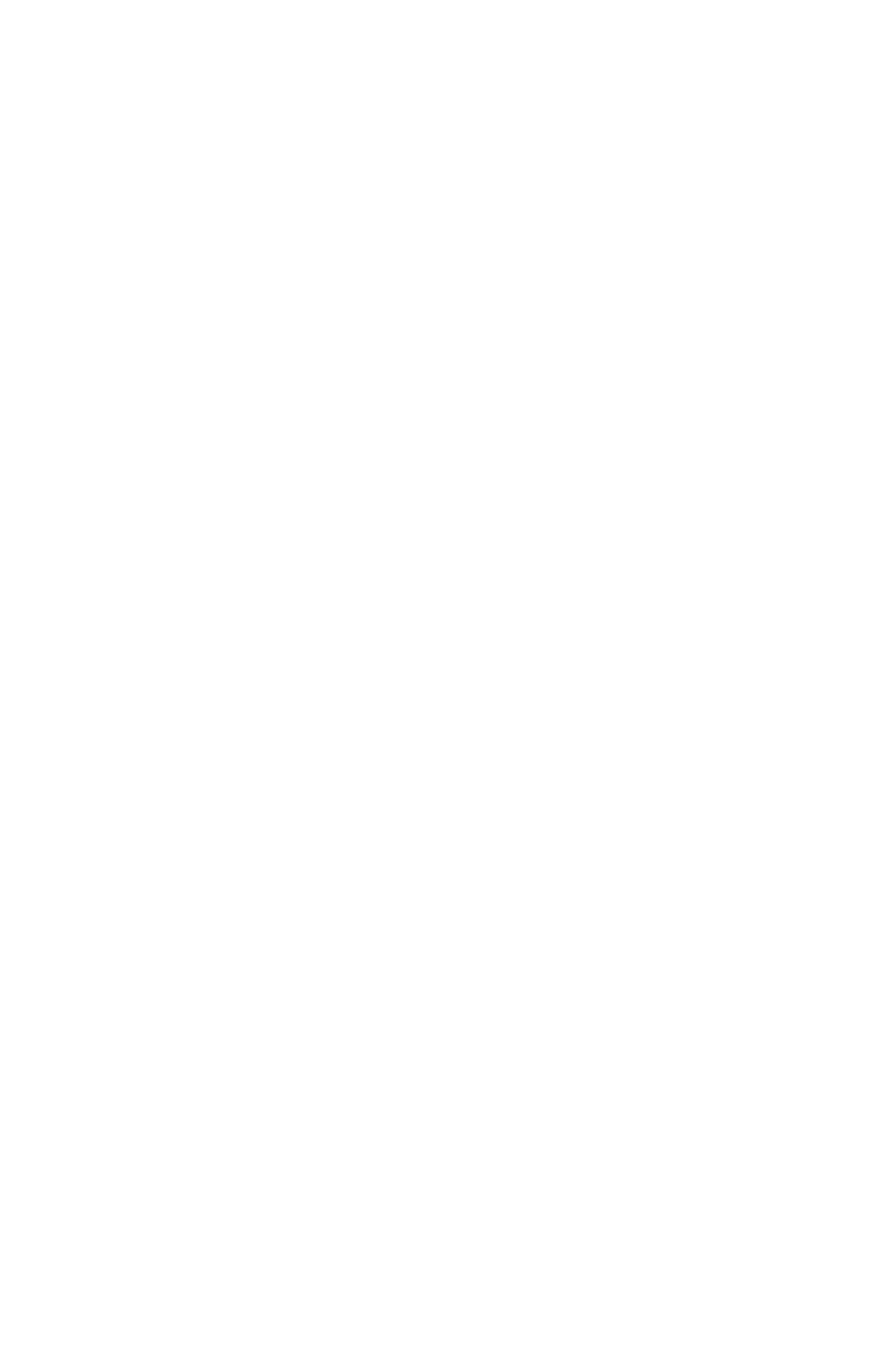## **Contents**

| 1                       |     |                                                                | $\mathbf{1}$ |
|-------------------------|-----|----------------------------------------------------------------|--------------|
| Part I                  |     | A Brief History of the Axiomatic Method                        |              |
| $\mathbf{2}$            |     |                                                                | 15           |
|                         | 2.1 |                                                                | 16           |
|                         | 2.2 |                                                                | 19           |
|                         | 2.3 |                                                                | 23           |
|                         | 2.4 | Proto-Logical Deduction and Geometrical Production             | 27           |
|                         | 2.5 |                                                                | 35           |
| 3                       |     |                                                                | 39           |
|                         | 3.1 | Foundations of 1899: Logical Form and Mathematical Intuition   | 40           |
|                         | 3.2 |                                                                | 47           |
|                         | 3.3 | Axiomatization of Logic: Logical Form Versus Symbolic Form     | 54           |
|                         | 3.4 | Foundations of 1927: Intuition Strikes Back                    | 60           |
|                         | 3.5 |                                                                | 64           |
|                         | 3.6 | Foundations of 1934–1939: Doing Is Showing?                    | 68           |
| $\overline{\mathbf{4}}$ |     | Formal Axiomatic Method and the Twentieth Century Mathematics  | 73           |
|                         | 4.1 |                                                                | 74           |
|                         | 4.2 |                                                                | 78           |
|                         | 4.3 | Galilean Science and Set-Theoretic Foundations of Mathematics. | 87           |
|                         | 4.4 | Towards the New Axiomatic Method: Interpreting Logic           | 93           |
| 5                       |     |                                                                |              |
|                         | 5.1 |                                                                | 104          |
|                         | 5.2 |                                                                | 105          |
|                         | 5.3 |                                                                | 110          |
|                         | 5.4 | Curry-Howard Correspondence and Cartesian Closed Categories.   | 118          |
|                         | 5.5 |                                                                | 122          |
|                         | 5.6 |                                                                | 125          |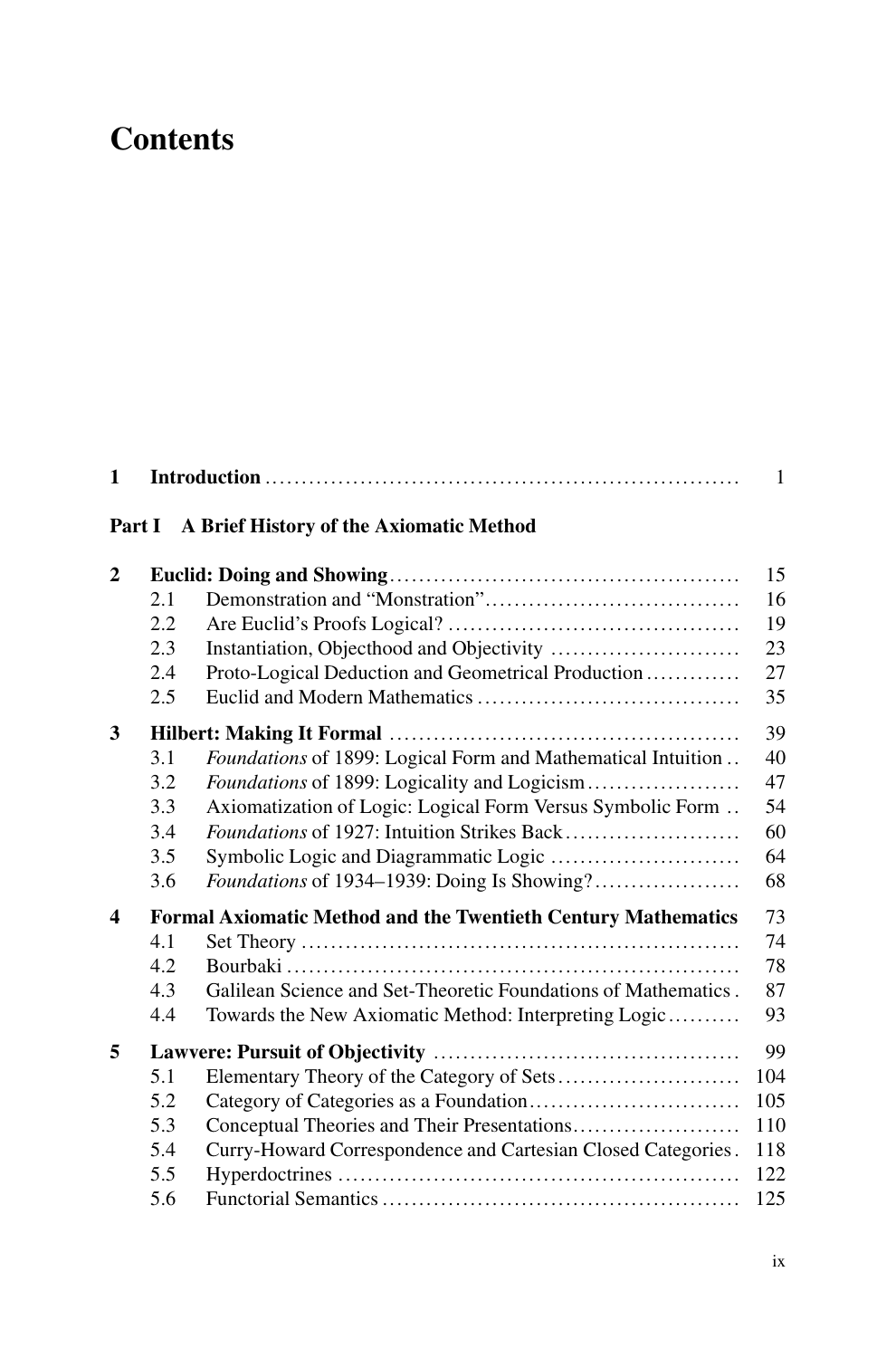### **Part II Identity and Categorification**

| 6        |      | Identity in Classical and Constructive Mathematics    | 149 |
|----------|------|-------------------------------------------------------|-----|
|          | 6.1  | Paradoxes of Identity and Mathematical Doubles        | 149 |
|          | 6.2  |                                                       | 152 |
|          | 6.3  | Frege and Russell on the Identity of Natural Numbers  | 153 |
|          | 6.4  |                                                       | 154 |
|          | 6.5  |                                                       | 156 |
|          | 6.6  |                                                       | 157 |
|          | 6.7  |                                                       | 158 |
|          | 6.8  |                                                       | 160 |
|          | 6.9  |                                                       | 163 |
|          | 6.10 |                                                       | 166 |
|          | 6.11 |                                                       | 169 |
| 7        |      | <b>Identity Through Change, Category Theory</b>       |     |
|          |      |                                                       | 175 |
|          | 7.1  |                                                       | 175 |
|          | 7.2  |                                                       | 181 |
|          | 7.3  |                                                       | 183 |
|          | 7.4  |                                                       | 187 |
|          | 7.5  |                                                       | 188 |
|          | 7.6  |                                                       | 190 |
|          | 7.7  |                                                       | 193 |
|          | 7.8  |                                                       | 199 |
|          | 7.9  |                                                       | 201 |
|          | 7.10 |                                                       | 204 |
| Part III |      | <b>Subjective Intuitions and Objective Structures</b> |     |
| 8        |      |                                                       | 215 |
|          | 8.1  |                                                       | 215 |
|          | 8.2  |                                                       | 217 |
|          | 8.3  |                                                       | 219 |
|          | 8.4  |                                                       | 224 |
|          | 8.5  |                                                       | 230 |
| 9        |      | <b>Categories Versus Structures</b>                   | 235 |